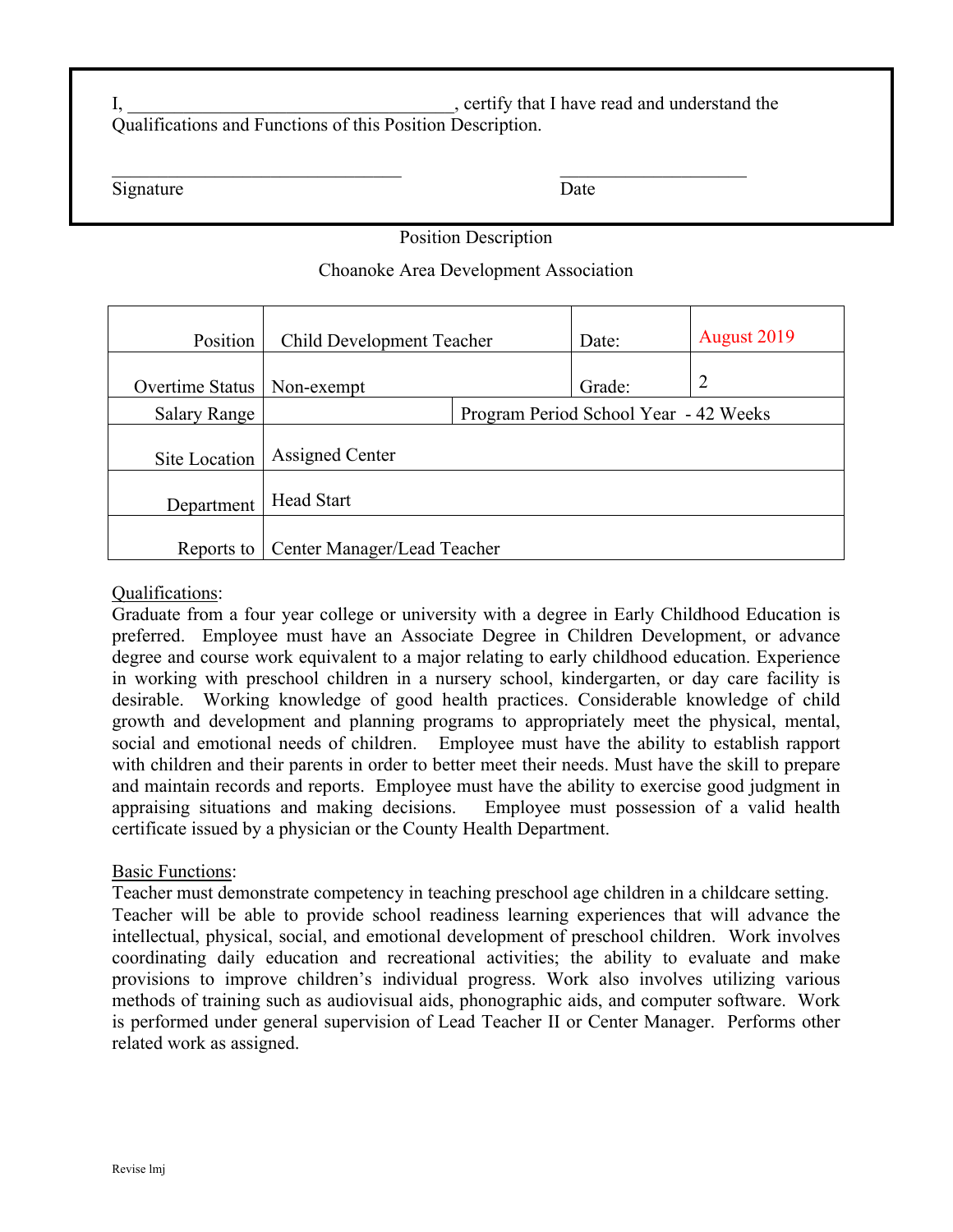### Specific Functions:

- 1. Prepare and carry out daily indoor and outdoor education activities.
- 2. Develop lesson plans and submit for development and approval.
- 3. Assign and supervise the activities of assistants and volunteers.
- 4. Maintain adequate supplies and see that equipment is kept in good condition.
- 5. Input information into Data Based Systems

#### Specific Functions (Continued):

- 6. Discuss with parents individual child's progress and plans objectives to meet his needs.
- 7. Attend and participate in general staff meetings and staff development conference.
- 8. Complete daily, weekly and monthly reports.
- 9. Provide training for classroom volunteers.
- 10. Conduct daily health check.
- 11. Track children's education program on daily basis.
- 12. Conduct at least two parent / teacher conferences.
- 13. Conduct pre and post educational assessment on each child and refer children as needed to specialized services.
- 14. Setup classroom with learning centers to reflect curriculum model.
- 15. Complete home visits to a child's home at least twice per year.
- 16. Send education (TSG Family Conference Form) reports home to parent each quarter.
- 17. Send Home Follow up, newsletter, and Personal Skill Profile home to parent each month.
- 18. Monitor nutrition plans for children.
- 19. Maintain a clean and organized classroom environment.
- 20. Know Performance Standards and implement continuous improvement plans.
- 21. Individualize instructions based on identified needs.
- 22. Coordinate referrals for health and disabilities and behavioral needs when identified and track referrals and plans.